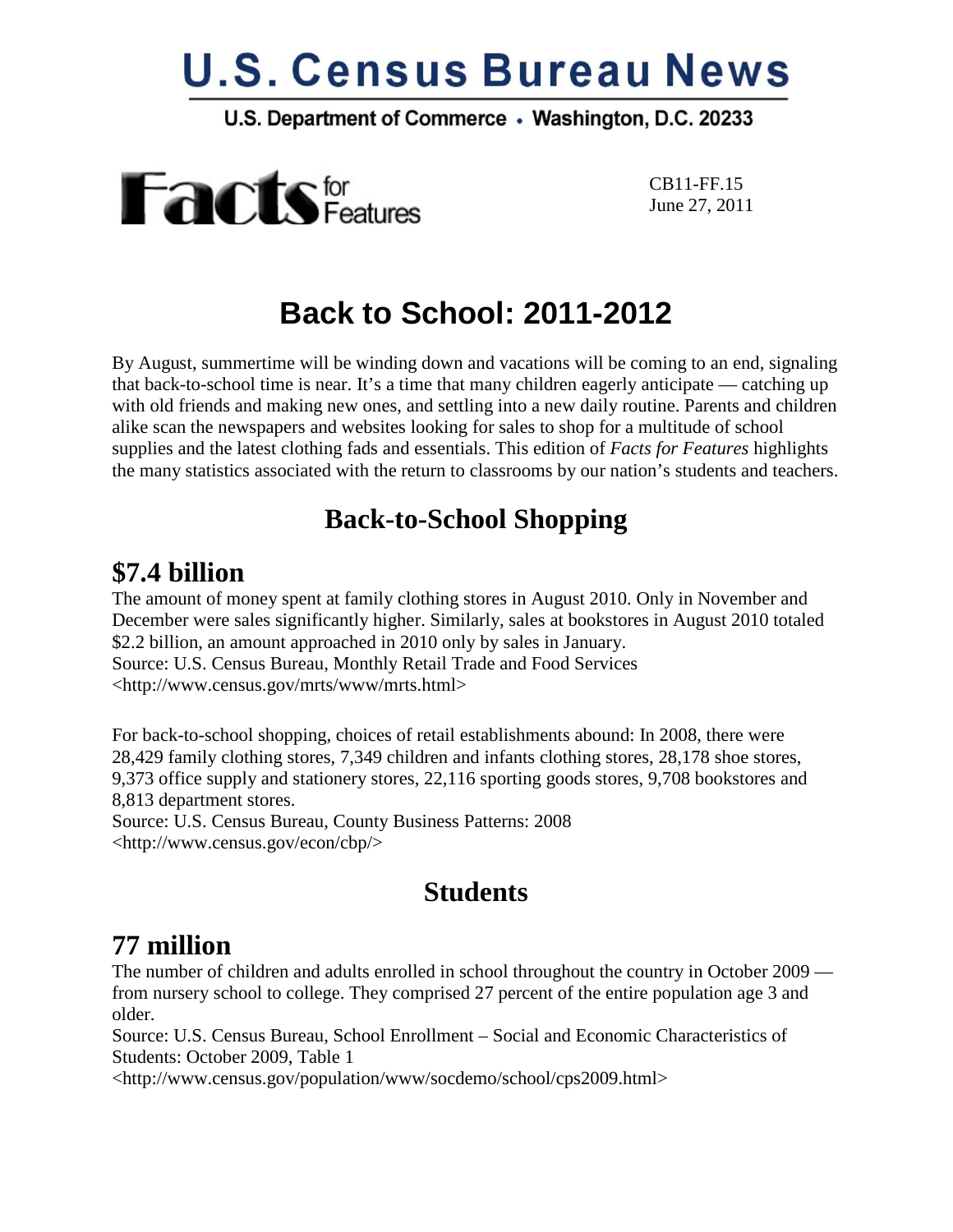## **Pre-K through 12 Enrollment**

#### **52%**

Percentage of 3- and 4-year-olds enrolled in school in October 2009. Source: U.S. Census Bureau, School Enrollment – Social and Economic Characteristics of Students: October 2009, Table 1 <http://www.census.gov/population/www/socdemo/school/cps2009.html>

### **74%**

Percentage of children 3 to 6 enrolled in kindergarten who attended all day, as of October 2009. Source: U.S. Census Bureau, School Enrollment – Social and Economic Characteristics of Students: October 2009, Table 3

<http://www.census.gov/population/www/socdemo/school/cps2009.html>

## **55.5 million**

The projected number of students to be enrolled in the nation's elementary through high schools (pre-kindergarten - 12th grade) this fall.

Source: U.S. National Center for Education Statistics as cited in the *Statistical Abstract of the United States: 2011*, Table 215 [<http://www.census.gov/compendia/statab/>](http://www.census.gov/compendia/statab/)

### **11%**

Projected percentage of elementary through high school students (pre-kindergarten - 12th grade) enrolled in private schools this fall.

Source: U.S. National Center for Education Statistics as cited in the *Statistical Abstract of the United States: 2011*, Table 215 <http://www.census.gov/compendia/statab/>

#### **43%**

Percentage of elementary through high school students who belonged to a minority population as of October 2009.

Source: U.S. Census Bureau, School Enrollment – Social and Economic Characteristics of Students: October 2009, Table 1

<http://www.census.gov/population/www/socdemo/school/cps2009.html>

#### **23%**

Percentage of elementary through high school students who had at least one foreign-born parent in October 2009.

Source: U.S. Census Bureau, School Enrollment – Social and Economic Characteristics of Students: October 2009, Table 1

<http://www.census.gov/population/www/socdemo/school/cps2009.html>

## **Nearly 80%**

Percentage of students ages 12 to 17 who were academically on-track in 2006, up 8 percentage points from 1998. The odds of being on-track were 48 percent higher for these students if they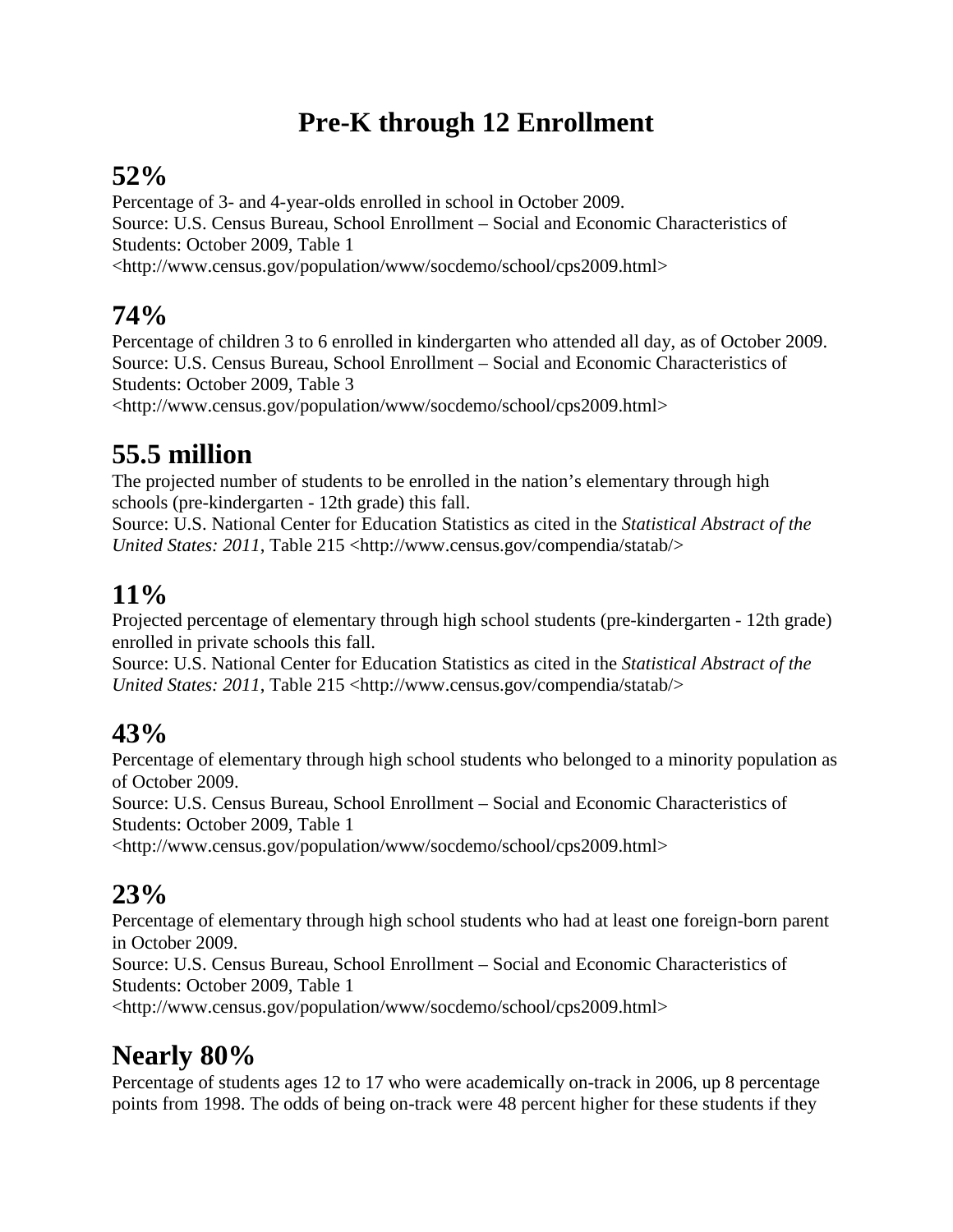were in a gifted class and 34 percent higher if they had never been suspended or expelled from school. (Students were considered to be academically on-track if they were enrolled in school at or above the grade level appropriate for their age.)

Source: U.S. Census Bureau, A Child's Day: 2006 (Selected Indicators of Child Well-Being), Table 5 <http://www.census.gov/newsroom/releases/archives/children/cb09-182.html>

#### **52%**

Percentage of 12- to 17-year-olds who were highly engaged in school (children reported as liking school, being interested in school and working hard in school) in 2006, up 5 percentage points from 1998. For 6- to 11-year-olds, the respective increase was from 56 percent to 59 percent.

Source: U.S. Census Bureau, A Child's Day: 2006 (Selected Indicators of Child Well-Being); Table 3 <http://www.census.gov/newsroom/releases/archives/children/cb09-182.html>

#### **Languages**

#### **11.2 million**

Number of school-age children (5 to 17) who spoke a language other than English at home in 2009; 8 million of these children spoke Spanish at home.

Source: U.S. Census Bureau, 2009 American Community Survey [<http://factfinder.census.gov/>](http://factfinder.census.gov/), Table B16004

## **Lunchtime**

## **31.3 million**

Average number of children participating each month in the National School Lunch Program in 2009.

Source: U.S. Department of Agriculture, Food and Nutrition Service, as cited in the *Statistical Abstract of the United States: 2011*, Table 568 <http://www.census.gov/compendia/statab/>

## **9.21 billion**

The nation's total apple production, in pounds, in 2010. The chances are good that the apples your children present to their teachers or enjoy for lunch were grown in Washington state, which accounted for more than half of the nation's total production.

Source: USDA National Agricultural Statistics Service

<http://usda.mannlib.cornell.edu/usda/current/NoncFruiNu/NoncFruiNu-01-21-2011.pdf>

## **College**

### **19.7 million**

The projected number of students enrolled in the nation's colleges and universities this fall. This is up from 14.4 million 20 years ago.

Source: U.S. National Center for Education Statistics as cited in the *Statistical Abstract of the United States: 2011*, Table 215 <http://www.census.gov/compendia/statab/>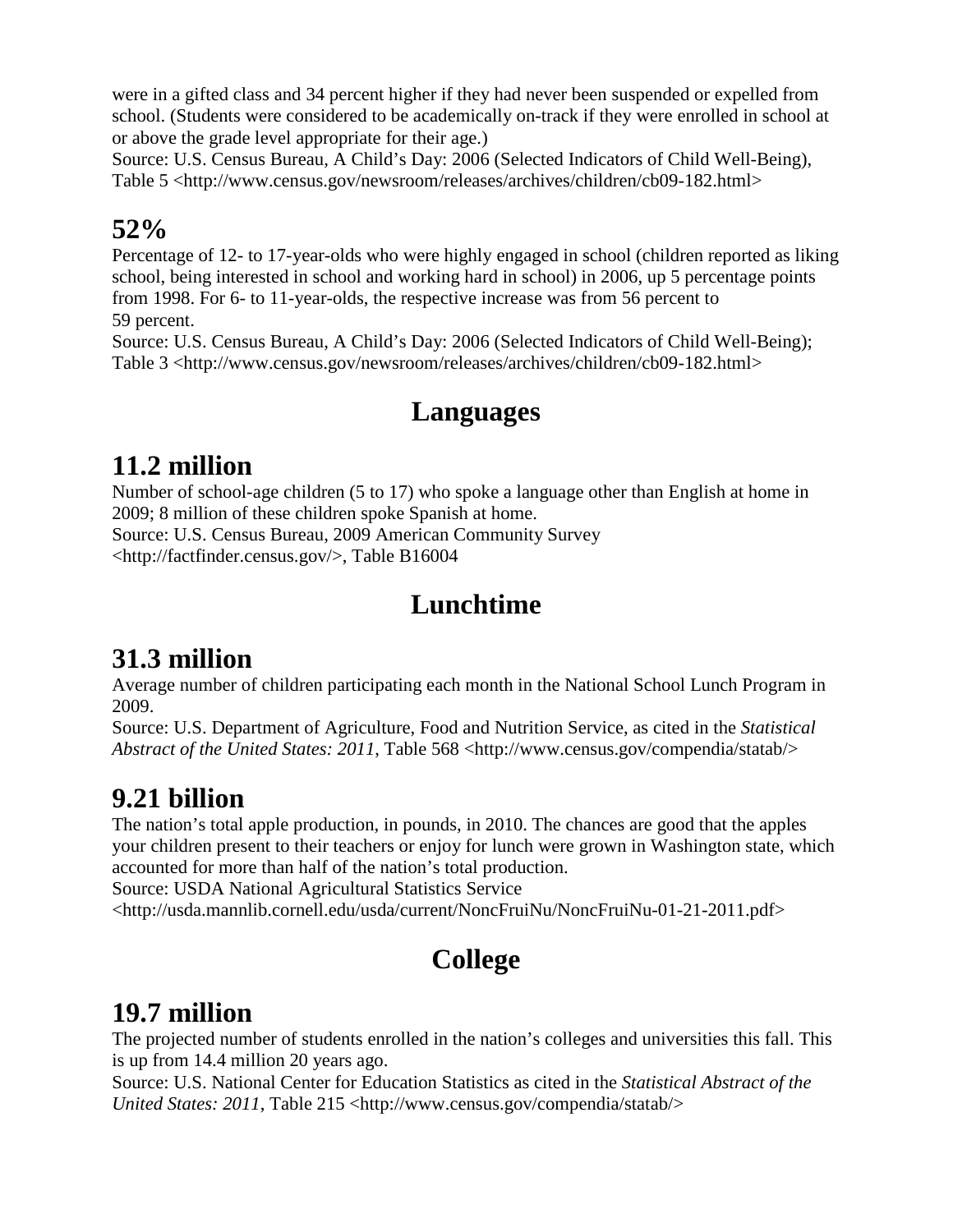#### **16%**

Percentage of all college students 35 and older in October 2009. They made up 37 percent of those attending school part time.

Source: U.S. Census Bureau, School Enrollment – Social and Economic Characteristics of Students: October 2009, Table 5

<http://www.census.gov/population/www/socdemo/school/cps2009.html>

#### **50%**

Percentage of 18- and 19-year-olds enrolled in college in 2009.

Source: U.S. Census Bureau, School Enrollment – Social and Economic Characteristics of Students: October 2009, Table 2

<http://www.census.gov/population/www/socdemo/school/cps2009.html>

#### **56%**

Percentage of college students who were women in October 2009. Source: U.S. Census Bureau, School Enrollment – Social and Economic Characteristics of Students: October 2009, Table 5 <http://www.census.gov/population/www/socdemo/school/cps2009.html>

## **How Many Schools?**

### **98,706**

Number of public schools in 2008-09. In 2007-08, there were 33,740 private schools. Source: U.S. National Center for Education Statistics, <http://nces.ed.gov/programs/digest/d10/tables/dt10\_005.asp>

## **4,409**

Number of degree-granting institutions of higher education in 2008-2009. Source: U.S. National Center for Education Statistics, [<http://nces.ed.gov/programs/digest/d10/tables/dt10\\_005.asp>](http://nces.ed.gov/programs/digest/d10/tables/dt10_005.asp)

## **4,694**

The number of public charter schools nationwide in 2008-09. These schools, exempt from selected state and local rules and regulations, enrolled 1,433,116 students. Source: U.S. National Center for Education Statistics, <http://nces.ed.gov/programs/coe/pdf/coe\_cse.pdf>

## **Teachers and Other School Personnel**

## **7.2 million**

Number of teachers in the United States in 2009. Almost 3 million taught at the elementary and middle school level. The remainder included those teaching at the postsecondary, secondary, preschool, kindergarten levels, special education and other teachers or instructors.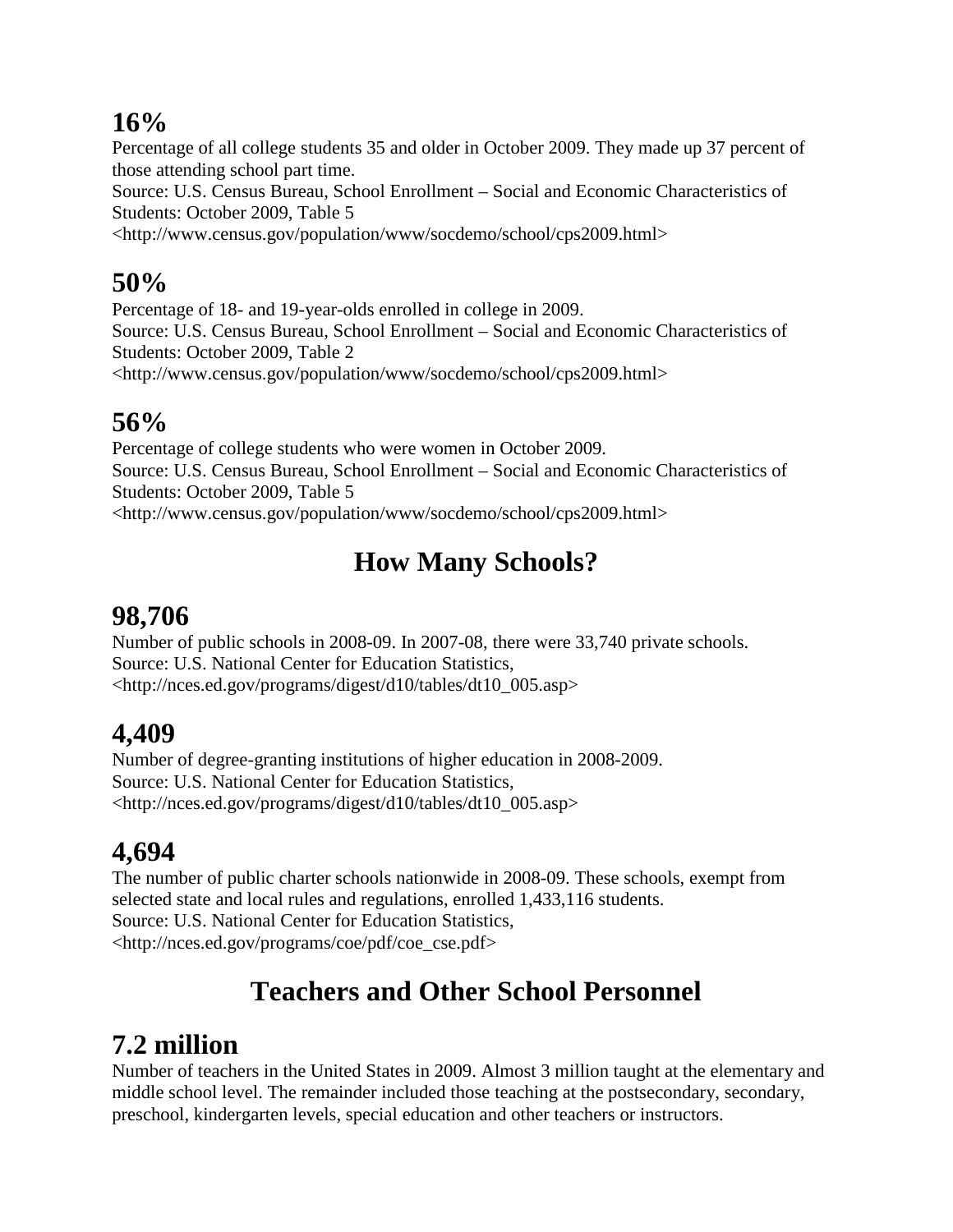Source: U.S. Bureau of Labor Statistics as cited in the *Statistical Abstract of the United States: 2011*, Table 615 <http://www.census.gov/compendia/statab/>

## **\$65,800**

Average annual salary of public school teachers in California as of the 2007-2008 school year the highest of any state. Teachers in South Dakota received the lowest pay — \$36,700. The national average was \$52,800. High school principals earned \$99,365 annually in 2008-09. Source: National Education Association and Educational Research Service as cited in the *Statistical Abstract of the United States: 2011*, Tables 252 and 255 <http://www.census.gov/compendia/statab/>

## **\$16.44**

Average hourly wage for the nation's school bus drivers in 2008-09. Custodians earned \$14.59, while cafeteria workers made \$11.94.

Source: Educational Research Service as cited in the *Statistical Abstract of the United States: 2011*, Table 255 [<http://www.census.gov/compendia/statab/>](https://it013bcclnm.notes.census.gov/mail/glasi001.nsf/0/4C8F521E74CC644C852578A200597DE3/2009/%3chttp:/www.census.gov/compendia/statab/%3e)

## **Technology**

## **14.2 million**

Number of computers available for classroom use in the nation's schools as of the 2005-2006 school year. That works out to one computer for every four students.

Source: Market Data Retrieval as cited in the *Statistical Abstract of the United States: 2010*, Table 259 [<http://www.census.gov/compendia/statab/>](https://it013bcclnm.notes.census.gov/mail/glasi001.nsf/0/4C8F521E74CC644C852578A200597DE3/2009/%3chttp:/www.census.gov/compendia/statab/%3e)

## **Rising Cost of College**

## **\$15,876**

Average tuition, room and board (for in-state students) at the nation's four-year public colleges and universities for an academic year (2008-09). That was more than double the cost in 1990. Source: U.S. National Center for Education Statistics as cited in the *Statistical Abstract of the United States: 2011*, Table 289 [<http://www.census.gov/compendia/statab/>](https://it013bcclnm.notes.census.gov/mail/glasi001.nsf/0/4C8F521E74CC644C852578A200597DE3/2009/%3chttp:/www.census.gov/compendia/statab/%3e)

## **\$40,633**

Average tuition, room and board at the nation's four-year private colleges and universities for one academic year (2008-09). That also was more than double the cost in 1990. Source: U.S. National Center for Education Statistics as cited in the *Statistical Abstract of the United States: 2011*, Table 289 [<http://www.census.gov/compendia/statab/>](https://it013bcclnm.notes.census.gov/mail/glasi001.nsf/0/4C8F521E74CC644C852578A200597DE3/2009/%3chttp:/www.census.gov/compendia/statab/%3e)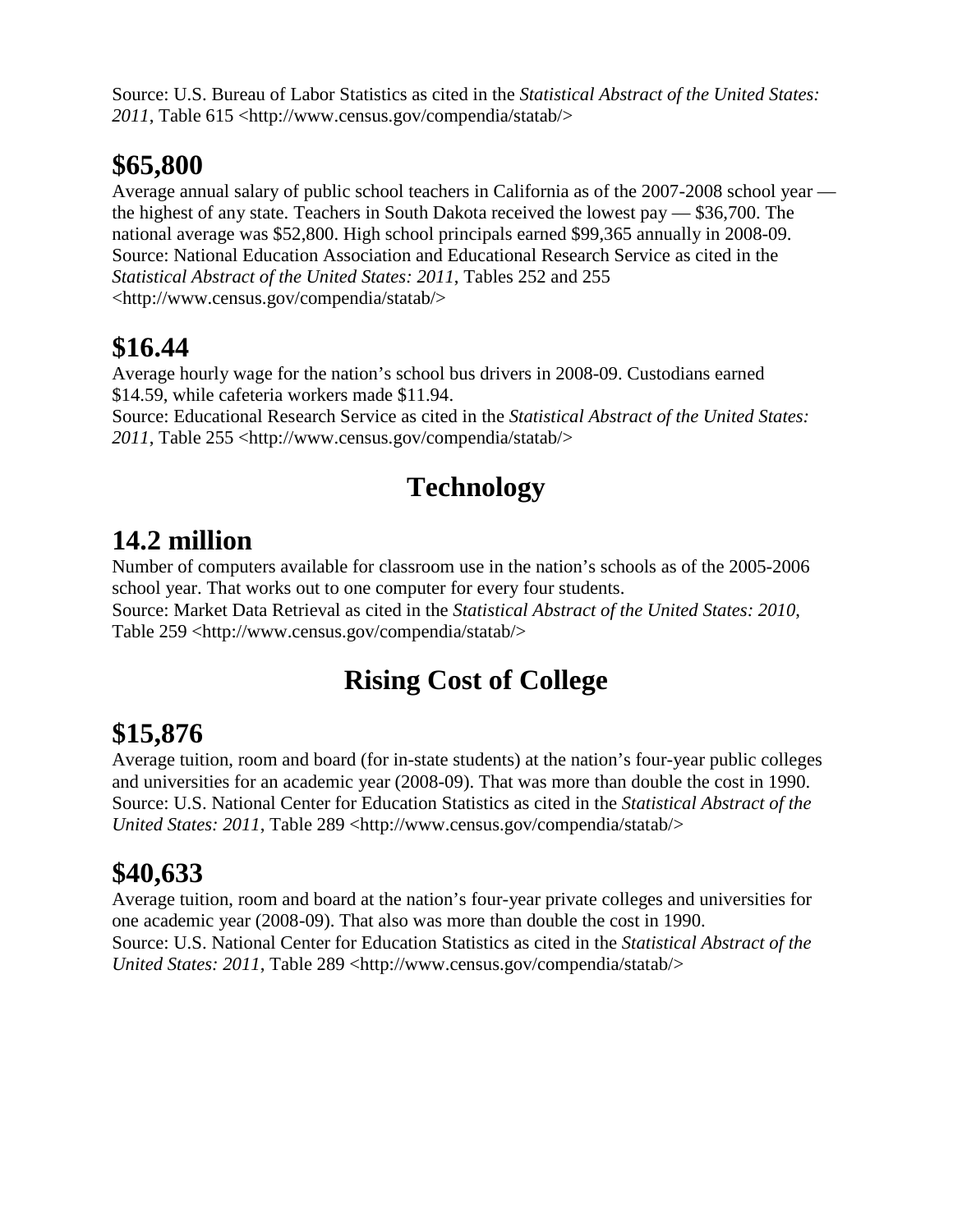### **Rewards of Staying in School**

#### **\$83,144**

Average annual 2008 earnings of workers 18 and older with an advanced degree. This compares with \$21,023 for those without a high school diploma. In addition, those with a bachelor's degree earned an average of \$58,613 in 2008, while those with a high school diploma earned \$31,283. Source: U.S. Census Bureau, Educational Attainment in the United States: 2009 [<http://www.census.gov/newsroom/releases/archives/education/cb10-55.html>](http://www.census.gov/newsroom/releases/archives/education/cb10-55.html)

### **\$85,417**

Average starting salary offered to bachelor's degree candidates in petroleum engineering in 2009, among the highest of any field of study. At the other end of the spectrum were those majoring in a social science, who were offered an average of \$36,217. Source: National Association of Colleges and Employers as cited in the *Statistical Abstract of the United States: 2011*, Table 294 [<http://www.census.gov/compendia/statab/>](https://it013bcclnm.notes.census.gov/mail/glasi001.nsf/0/4C8F521E74CC644C852578A200597DE3/2009/%3chttp:/www.census.gov/compendia/statab/%3e)

## **Graduation**

#### **3.2 million**

Projected number of high school diplomas that will be awarded in the 2011-12 school year. Source: U.S. National Center for Education Statistics as cited in the *Statistical Abstract of the United States: 2010*, Table 217 [<http://www.census.gov/compendia/statab/>](https://it013bcclnm.notes.census.gov/mail/glasi001.nsf/0/4C8F521E74CC644C852578A200597DE3/2009/%3chttp:/www.census.gov/compendia/statab/%3e)

### **3.4 million**

Number of college degrees expected to be conferred in the 2011-12 school year. Source: U.S. National Center for Education Statistics as cited in the *Statistical Abstract of the United States: 2010*, Table 217 [<http://www.census.gov/compendia/statab/>](https://it013bcclnm.notes.census.gov/mail/glasi001.nsf/0/4C8F521E74CC644C852578A200597DE3/2009/%3chttp:/www.census.gov/compendia/statab/%3e)

### **Government Spending on Public Education**

#### **\$10,499**

The per-pupil expenditure on public elementary and secondary education nationally in 2009. New York (\$18,126) spent the most among states or state equivalents, followed by the District of Columbia (\$16,408), New Jersey (\$16,271) and Alaska (\$15,552). Utah (\$6,356) spent the least per student, followed by Idaho (\$7,092) and Arizona (\$7,813). Source: U.S. Census Bureau, Public Education Finances: 2009 <http://www.census.gov/newsroom/releases/archives/governments/cb11-94.html>